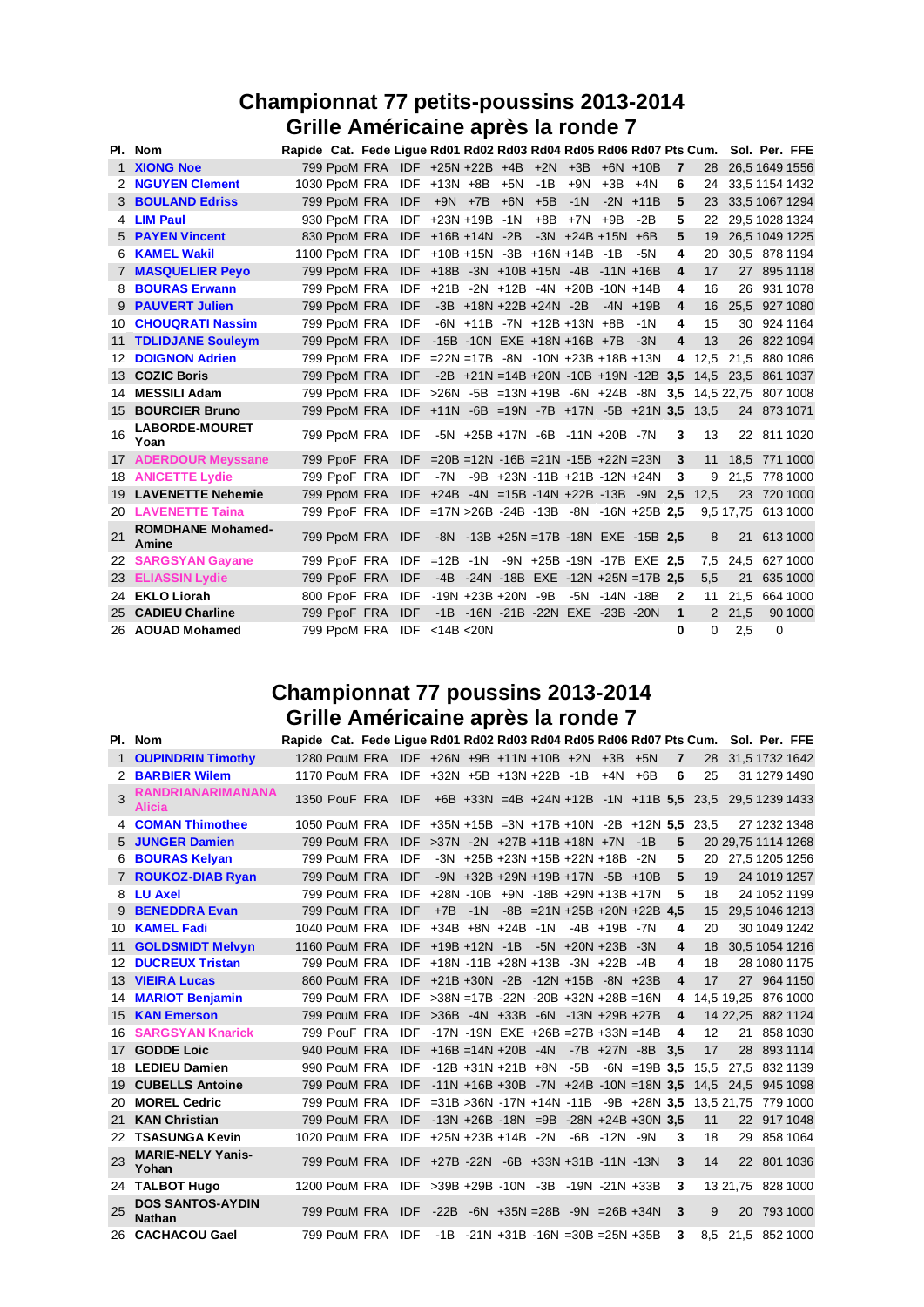|    | 27 COPINET Sophia                        | 800 PouF FRA IDF -23N +35B -5N +32B =16N -17B -15N 2.5 11.5 20.5 744 1000 |  |                                              |  |  |  |              |               |               |                    |
|----|------------------------------------------|---------------------------------------------------------------------------|--|----------------------------------------------|--|--|--|--------------|---------------|---------------|--------------------|
|    | 28 PAGET Alexy                           | 810 PouM FRA                                                              |  | IDF $-8B +34N -12B = 25N +21B -14N -20B$ 2,5 |  |  |  |              |               |               | 11 23.5 753 1008   |
|    | 29 CAHAIGNE Bastian                      | 799 PouM FRA IDF EXE -24N -7B +30N -8B -15N =32B 2.5 10.5 23.5 689 1000   |  |                                              |  |  |  |              |               |               |                    |
|    | 30 YOU Aron                              | 799 PouM FRA IDF >40B -13B -19N -29B =26N +31N -21B 2.5                   |  |                                              |  |  |  |              |               |               | 9.5 19.75 665 1000 |
|    | 31 AVRIL Alexis                          | 799 PouM FRA IDF = 20N - 18B - 26N + 35B - 23N - 30B EXE 2,5              |  |                                              |  |  |  |              |               |               | 7,5 18,5 691 1000  |
|    | 32 COLLET Guillaume                      | 799 PouM FRA IDF -2B -7N +34B -27N -14B EXE =29N 2.5                      |  |                                              |  |  |  |              | 6.5           |               | 24 684 1000        |
|    | 33 BENHAMRI Jad                          | 799 PouM FRA IDF >41N -3B -15N -23B +34N -16B -24N 2                      |  |                                              |  |  |  |              |               |               | 9 21.25 726 1000   |
|    | 34 DIAS Lya                              | 799 PouF FRA IDF -10N -28B -32N EXE -33B +35N -25B 2                      |  |                                              |  |  |  |              | 5             |               | 17 578 1000        |
|    | 35 DAPVRIL Justine                       | 799 PouF FRA IDF -4B -27N -25B -31N EXE -34B -26N                         |  |                                              |  |  |  | $\mathbf{1}$ | $\mathcal{P}$ | 21            | 172 1000           |
|    | 36 CATTE Hugo                            | 830 PouM FRA IDF <15N <20B                                                |  |                                              |  |  |  | 0            |               | $0\quad 3.25$ | $\Omega$           |
|    | 37 BENMAHIOUL Sherine                    | 799 PouF FRA IDF <5B                                                      |  |                                              |  |  |  | $\bf{0}$     |               | $0\quad 2.25$ | $\overline{0}$     |
|    | 38 AURIOL Marc                           | 799 PouM FRA IDF <14B                                                     |  |                                              |  |  |  | 0            |               | 0, 1.75       | $\Omega$           |
|    | 39 TURZIN Antoine                        | 820 PpoM FRA IDF <24N                                                     |  |                                              |  |  |  | $\bf{0}$     |               | $0 \t1.25$    | $\Omega$           |
|    | 40 TURZIN Corentin                       | 900 PupM FRA IDF <30N                                                     |  |                                              |  |  |  | 0            | $\Omega$      | 1             | $\Omega$           |
| 41 | <b>SANTOS DE LIMA</b><br><b>Mathilda</b> | 799 PouF FRA IDF $<$ 33B                                                  |  |                                              |  |  |  | 0            |               | $0\quad 0.75$ | $\Omega$           |

### **Championnat 77 pupilles 2013-2014 Grille Américaine après la ronde 7**

|              | PI. Nom                   | Rapide Cat. Fede Ligue Rd01 Rd02 Rd03 Rd04 Rd05 Rd06 Rd07 Pts Cum. Sol. Per. FFE |               |                                                          |                                     |                                                 |                                   |                   |                                          |                |                |                    |             |                |
|--------------|---------------------------|----------------------------------------------------------------------------------|---------------|----------------------------------------------------------|-------------------------------------|-------------------------------------------------|-----------------------------------|-------------------|------------------------------------------|----------------|----------------|--------------------|-------------|----------------|
| 1            | <b>TACOU Florian</b>      |                                                                                  |               | 999 PupM FRA IDF +28B +18N +8N +4B =2N +5B +17N 6,5 26,5 |                                     |                                                 |                                   |                   |                                          |                |                |                    |             | 31 1623 1661   |
| 2            | <b>CUMMINGS Eileen</b>    |                                                                                  | 1300 PupF FRA |                                                          | $IDF + 15B + 35N + 12B + 10N = 1B$  |                                                 |                                   | $+4N$             |                                          |                | $+3B$ 6.5 26.5 |                    |             | 30 1569 1644   |
| 3            | <b>LEFORT Thibaut</b>     |                                                                                  | 1140 PupM FRA |                                                          | $IDF +11N +5B -4N +22B +9N$         |                                                 |                                   | $+8B$             | $-2N$                                    | 5              | 22             |                    |             | 31,5 1362 1412 |
| 4            | <b>CADIEU Corentin</b>    |                                                                                  | 1480 PupM FRA |                                                          | IDF +32B +29N +3B -1N +20B -2B +16N |                                                 |                                   |                   |                                          | 5              | 22             | 29,5 1262          |             |                |
| 5            | <b>MEDEIROS Raphael</b>   |                                                                                  | 999 PupM FRA  |                                                          | IDF +24B -3N +18B +7N +10B -1N +14N |                                                 |                                   |                   |                                          | 5              | 20             |                    |             | 31 1317 1375   |
| 6            | <b>METIVIER Romain</b>    |                                                                                  | 1010 PupM FRA | <b>IDF</b>                                               | +22N -9B -11N +27B +25N +21B +8N    |                                                 |                                   |                   |                                          | 5              | 17             |                    |             | 24 1216 1266   |
| $\mathbf{7}$ | <b>DUPERLE Nicolas</b>    |                                                                                  | 1280 PupM FRA | <b>IDF</b>                                               |                                     | $-30N + 25N + 35B - 5B + 11N + 22B + 9N$        |                                   |                   |                                          | 5              | 17             |                    |             | 22,5 1212 1275 |
| 8            | <b>OUPINDRIN Adora</b>    |                                                                                  | 1250 PupF FRA | <b>IDF</b>                                               |                                     | +33B +20N -1B +12N +13B -3N                     |                                   |                   | -6B                                      | 4              | 20             |                    |             | 29,5 1146 1230 |
| 9            | <b>OEUVRARD Dilien</b>    |                                                                                  | 890 PupM FRA  | <b>IDF</b>                                               |                                     | $+19B +6N -24B +15N -3B +30N -7B$               |                                   |                   |                                          | 4              | 19             |                    |             | 28 1202 1212   |
| 10           | <b>KRIVCENKO Alexandr</b> |                                                                                  | 1410 PupM FRA | IDF                                                      |                                     | +34N +30B +21N -2B                              |                                   | $-5N - 11B + 20N$ |                                          | 4              | 19             |                    |             | 25,5 1137 1185 |
| 11           | <b>PIOT Lucas</b>         |                                                                                  | 999 PupM FRA  | <b>IDF</b>                                               |                                     | $-3B + 28N + 6B + 24N - 7B + 10N - 18B$         |                                   |                   |                                          | 4              | 17             |                    |             | 28,5 1196 1222 |
| 12           | <b>ROUSSELET Max</b>      |                                                                                  | 999 PupM FRA  | IDF                                                      | +16N +31B -2N -8B -14N +35B +24B    |                                                 |                                   |                   |                                          | 4              | 16             |                    |             | 25 1196 1197   |
| 13           | <b>THOMAS Tristan</b>     |                                                                                  | 999 PupM FRA  | <b>IDF</b>                                               |                                     | $-31N + 16B + 14N + 30B - 8N - 17B + 21N$       |                                   |                   |                                          | 4              | 16             |                    |             | 23 1142 1141   |
| 14           | <b>BARBIER Wayan</b>      |                                                                                  | 1130 PupM FRA | IDF                                                      |                                     | -20B +33N -13B +32N +12B +23N -5B               |                                   |                   |                                          | 4              | 15             |                    |             | 23 1102 1158   |
| 15           | <b>FRAYSSINET Adrien</b>  |                                                                                  | 999 PupM FRA  | <b>IDF</b>                                               |                                     | $-2N$ $+17B$ $+25N$ $-9B$ $-16N$ $+31B$ $+22N$  |                                   |                   |                                          | 4              | 14             |                    |             | 26,5 1142 1166 |
| 16           | <b>BLES Ethan</b>         |                                                                                  | 1100 PupM FRA | IDF                                                      |                                     | $-12B - 13N + 33B + 35N + 15B + 20N - 4B$       |                                   |                   |                                          | 4              | 14             |                    |             | 23,5 1160 1220 |
| 17           | <b>LAVENETTE Levanna</b>  |                                                                                  | 1140 PupF FRA | <b>IDF</b>                                               |                                     | $-35B - 15N + 36B + 29N + 30B + 13N - 1B$       |                                   |                   |                                          | 4              | 14             |                    |             | 20,5 1104 1155 |
| 18           | <b>REYNAUD Anne-Aelle</b> |                                                                                  | 1120 PupF FRA | <b>IDF</b>                                               | $>37N$ -1B                          |                                                 | $-5N$ $+23B$ $-22N$ $+27B$ $+11N$ |                   |                                          | 4              |                | 13 26,25 1058 1161 |             |                |
| 19           | <b>ANICETTE Judith</b>    |                                                                                  | 999 PupF FRA  | IDF                                                      |                                     | -9N -22B -27N +34B +33N +26B +23N               |                                   |                   |                                          | 4              | 10             |                    |             | 19,5 1058 1080 |
| 20           | <b>PIZZUTI Anthony</b>    |                                                                                  | 999 PupM FRA  | <b>IDF</b>                                               |                                     | $+14N -8B +31N +21B -4N -16B -10B$              |                                   |                   |                                          | 3              | 16             |                    |             | 26 1088 1110   |
| 21           | <b>FORTEA Hugo</b>        |                                                                                  | 1000 PupM FRA | <b>IDF</b>                                               | +23B +26N -10B -20N +24B -6N -13B   |                                                 |                                   |                   |                                          | 3              | 16             |                    |             | 24,5 1014 1075 |
| 22           | <b>LE CRAS Yoann</b>      |                                                                                  | 990 PupM FRA  | IDF                                                      |                                     | -6B +19N +29B -3N +18B -7N -15B                 |                                   |                   |                                          | 3              | 14             |                    |             | 29 1066 1092   |
| 23           | <b>HARFOUCHE Martin</b>   |                                                                                  | 960 PupM FRA  | <b>IDF</b>                                               |                                     | -21N +36B +32B -18N +31N -14B -19B              |                                   |                   |                                          | 3              | 14             |                    |             | 18,5 983 1000  |
| 24           | <b>BENYAHIA Sabri</b>     |                                                                                  | 1230 PupM FRA | IDF                                                      |                                     | $-5N$ $+34B$ $+9N$ $-11B$ $-21N$ $+25B$ $-12N$  |                                   |                   |                                          | 3              | 13             |                    |             | 25 1003 1092   |
| 25           | <b>TONNELIER Antoine</b>  |                                                                                  | 890 PupM FRA  | <b>IDF</b>                                               |                                     | +36N -7B -15B +28N -6B -24N +31N                |                                   |                   |                                          | 3              | 12             |                    |             | 22 1051 1084   |
| 26           | <b>TORRAS Paulin</b>      |                                                                                  | 800 PupM FRA  | IDF                                                      |                                     | $EXE - 21B - 30N - 31B + 32N - 19N + 33B$       |                                   |                   |                                          | 3              | 10             |                    |             | 18,5 897 1000  |
| 27           | <b>MOULIS Nicolas</b>     |                                                                                  | 800 PupM FRA  | <b>IDF</b>                                               |                                     | -29B -32N +19B -6N +28B -18N +30B               |                                   |                   |                                          | 3              | 9              |                    |             | 22 992 1014    |
| 28           | <b>BERTRAND Jules</b>     |                                                                                  | 1060 PupM FRA | IDF                                                      |                                     | $-1N$ $-11B$ $+34N$ $-25B$ $-27N$ $+36N$ $+29B$ |                                   |                   |                                          | 3              | 8              | 21                 |             | 969 1048       |
| 29           | <b>BICHON Isaac</b>       |                                                                                  | 999 PupM FRA  | <b>IDF</b>                                               |                                     |                                                 |                                   |                   | $+27N -4B -22N -17B = 35N +32B -28N$ 2.5 |                | 10.5           | 21.5               |             | 970 1000       |
| 30           | <b>GUENAOUI Ryan</b>      |                                                                                  | 999 PupM FRA  | <b>IDF</b>                                               |                                     | +7B -10N +26B -13N -17N -9B -27N                |                                   |                   |                                          | $\mathbf{2}$   | 12             |                    |             | 26,5 922 1000  |
| 31           | <b>LENFANT Jeremie</b>    |                                                                                  | 1060 PupM FRA | <b>IDF</b>                                               |                                     | +13B -12N -20B +26N -23B -15N -25B              |                                   |                   |                                          | $\overline{2}$ | 11             | 23.5               |             | 854 1000       |
| 32           | <b>BOUILLOT Quentin</b>   |                                                                                  | 999 PupM FRA  | IDF                                                      |                                     | -4N +27B -23N -14B -26B -29N +36B               |                                   |                   |                                          | 2              | 7              | 20                 |             | 902 1000       |
| 33           | <b>GUENAOUI Silva</b>     |                                                                                  | 999 PupF FRA  | <b>IDF</b>                                               | $-8N$                               | -14B -16N +36N -19B +34B -26N                   |                                   |                   |                                          | $\mathbf{2}$   | 6              | 20.5               |             | 906 1000       |
| 34           | <b>BOUVIER Antoine</b>    |                                                                                  | 999 PupM FRA  | <b>IDF</b>                                               |                                     | -10B -24N -28B -19N +36B -33N +35B              |                                   |                   |                                          | $\mathbf{2}$   | 4              | 17,5               |             | 888 1000       |
| 35           | <b>MOTTARD Antoine</b>    |                                                                                  | 999 PupM FRA  | <b>IDF</b>                                               | $+17N -2B$                          |                                                 |                                   |                   | $-7N - 16B = 29B - 12N - 34N$ 1,5        |                | 8.5            | 28                 |             | 901 1000       |
| 36           | <b>BENHAMRI Rhita</b>     |                                                                                  | 999 PupF FRA  | <b>IDF</b>                                               |                                     | -25B -23N -17N -33B -34N -28B -32N              |                                   |                   |                                          | 0              | 0              | 19                 |             | 276 1000       |
| 37           | <b>ROSSIAUD Dorian</b>    |                                                                                  | 999 PupM FRA  | <b>IDF</b>                                               | < 18B                               |                                                 |                                   |                   |                                          | 0              | 0              | 1,75               | $\mathbf 0$ |                |

# **Championnat 77 benjamins 2013-2014 Grille Américaine après la ronde 7**

| - 1 | NOM                              |
|-----|----------------------------------|
|     | IYEN<br>$\overline{\phantom{a}}$ |

**Pl. Nom Rapide Cat. Fede Ligue Rd01 Rd02 Rd03 Rd04 Rd05 Rd06 Rd07 Pts Cum. Sol. Per. FFE NGUYEN Vincent** 1830 BenM FRA IDF +20B +5N +8B +2N +14B +4N +9B **7** 28 29,5 2120